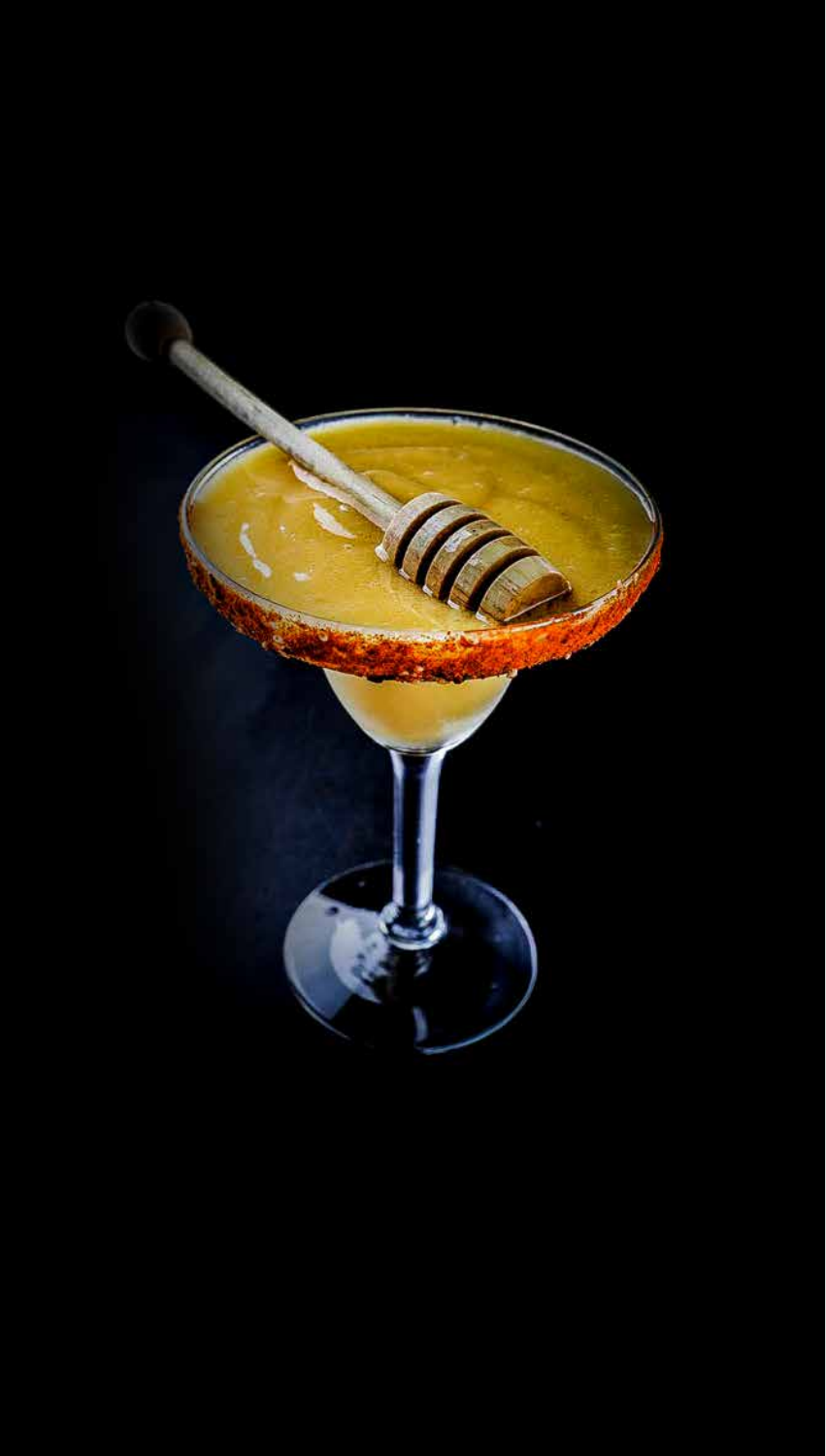| SIGNATURE COCKTAILS                                                                                                                                          |       |
|--------------------------------------------------------------------------------------------------------------------------------------------------------------|-------|
| El Mango Picante<br>Tequila Silver, Mango Liqueur,<br>Fresh Mango Purée, Fresh Lime Juice,<br>House-made Red Hot Chilli Syrup                                | 1,200 |
| Colombo Ocean Mist<br>Vodka, Limocello, Blue Curaçao Liqueur,<br>Lemongrass, Fresh Lime Juice,<br>Simple Syrup, Celery                                       | 1,400 |
| C.S.C.S. (Ceylon Saké Citrus Swizzle)<br>Ceylon Arrack, Junmai-shu Saké, Yuzu Purée,<br>Fresh Orange Juice, Fresh Lime Juice, Simple Syrup, Aromatic Bitters | 1,600 |
| <b>Red Rose</b><br>London Dry Gin, Aperol,<br>Maraschino Liqueur,<br>Elderflower Cordial, Lime Juice,<br>Simple Syrup, Club Soda                             | 1,600 |
| Jerry's Sidekick<br>Spiced Rum, Fresh Lime Juice, Simple Syrup,<br>Grenadine, Aromatic Bitters,<br>Passion Fruit Pulp, Egg White                             | 1,600 |
| Roseberry<br>Vodka, Curaçao, Strawberry Liqueur, Fresh Strawberry Purée,<br>Fresh Rosemary, Fresh Lime Juice, Cranberry Juice                                | 1,800 |
| Shoulder Lean<br>Blended Scotch Whisky, Curaçao, Pimm's No.1, Grenadine,<br>Basil Leaves, Orange Bitters, Simple Syrup                                       | 1,800 |
| MOCKTAIL "CRUSH" DRINKS                                                                                                                                      |       |
| <b>Pineapple Passion Coco Crush</b><br>Fresh Pineapple Juice, Coconut Syrup,<br>Fresh Passion Fruit, Crushed Ice                                             | 900   |
| <b>Strawberry Basil Crush</b><br>Fresh Strawberries, Fresh Basil, Fresh Lime Juice, Simple Syrup,<br>Crushed Ice                                             | 900   |

Apple Kiwi Crush 900 Fresh Green Apple, Fresh Green Grapes, Kiwi Purée, Simple Syrup, Salt, Crushed Ice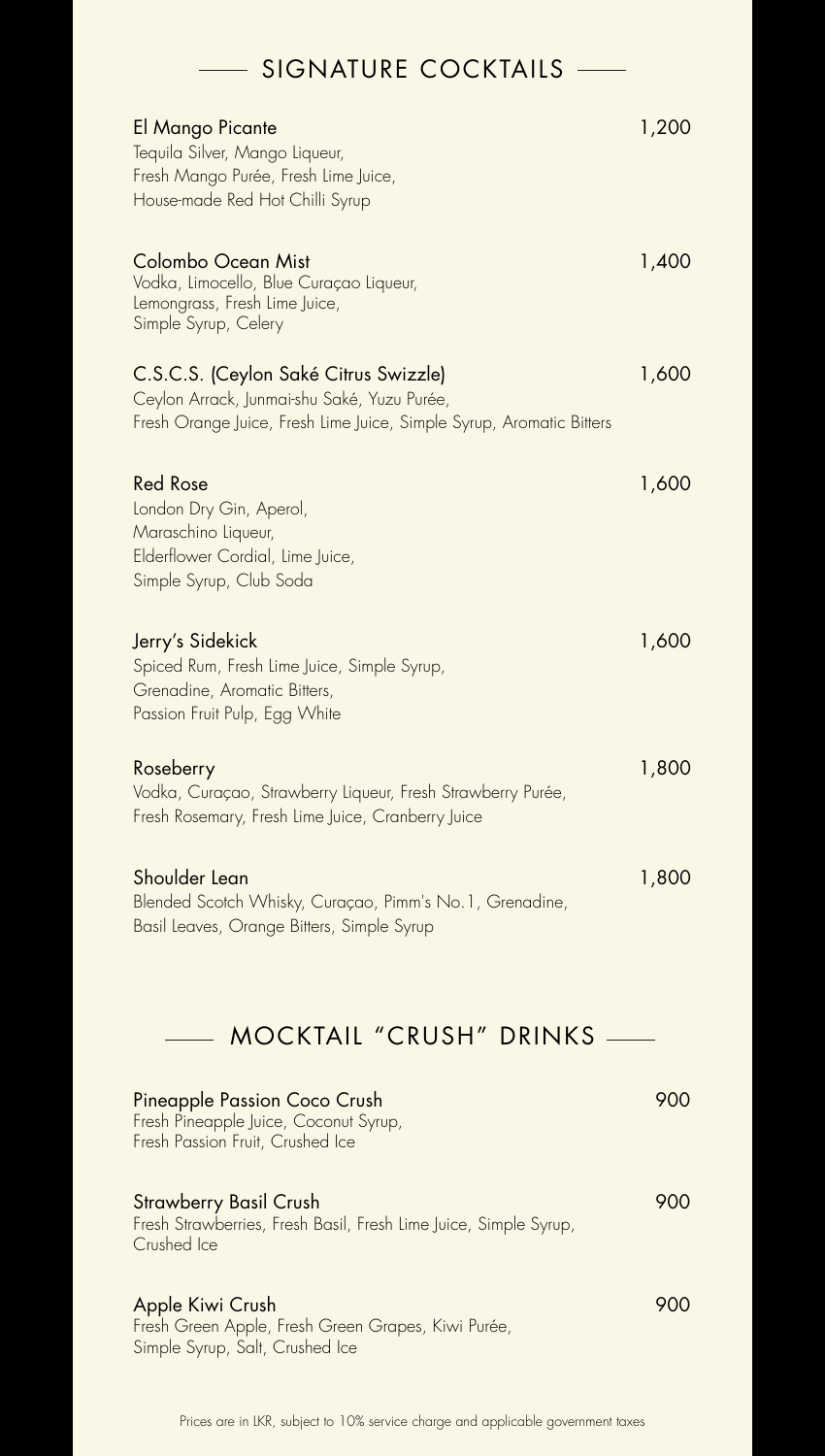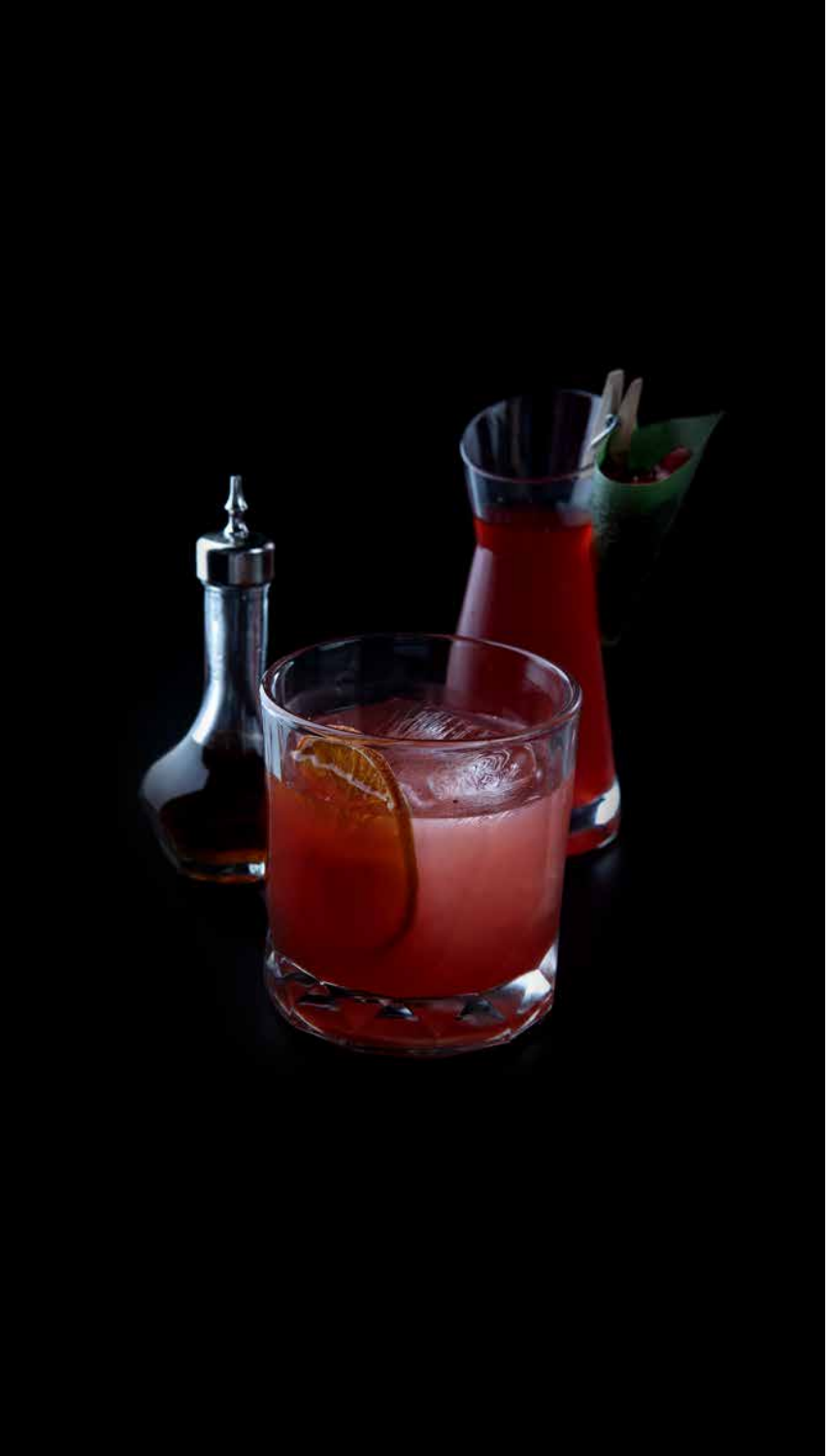## -CLASSIC COCKTAILS - PAST & PRESENT-

| Mojito<br>Silver Rum, Fresh Lime Juice, Fresh Mint,<br>Simple Syrup, Club Soda                                                                                                   | 1,200 |
|----------------------------------------------------------------------------------------------------------------------------------------------------------------------------------|-------|
| Daiquiri<br>Silver Rum, Fresh Lime Juice, Simple Syrup                                                                                                                           | 1,200 |
| Tequila Sunrise<br>Silver Tequila, Fresh Orange Juice, Grenadine                                                                                                                 | 1,400 |
| Manhattan<br>Rye Whisky, Sweet Vermouth, Aromatic Bitters                                                                                                                        | 1,400 |
| <b>Whisky Sour</b><br>Blended Scotch Whisky, Simple Syrup,<br>Fresh Lime Juice, Egg White, Bitters                                                                               | 1,400 |
| <b>Espresso Martini</b><br>Vodka, Kahlúa, Espresso Coffee,<br>Simple Syrup                                                                                                       | 1,400 |
| Old Fashioned<br>Bourbon Whisky, Sugar Cube,<br><b>Aromatic Bitters</b>                                                                                                          | 1,400 |
| Margarita<br>Silver Tequila, Curaçao, Fresh Lime Juice, Aromatic Bitters                                                                                                         | 1,600 |
| Cosmopolitan<br>Citrus Vodka, Curaçao, Fresh Lime Juice,<br>Simple Syrup, Cranberry Juice                                                                                        | 1,600 |
| Singapore Sling<br>London Dry Gin, Cointreau, Cherry Brandy, Herbal Liqueur,<br>Grenadine, Fresh Pineapple Juice, Fresh Lime Juice,<br>Simple Syrup, Aromatic Bitters, Club Soda | 1,800 |
| Negroni<br>London Dry Gin, Campari Bitters, Sweet Vermouth                                                                                                                       | 1,800 |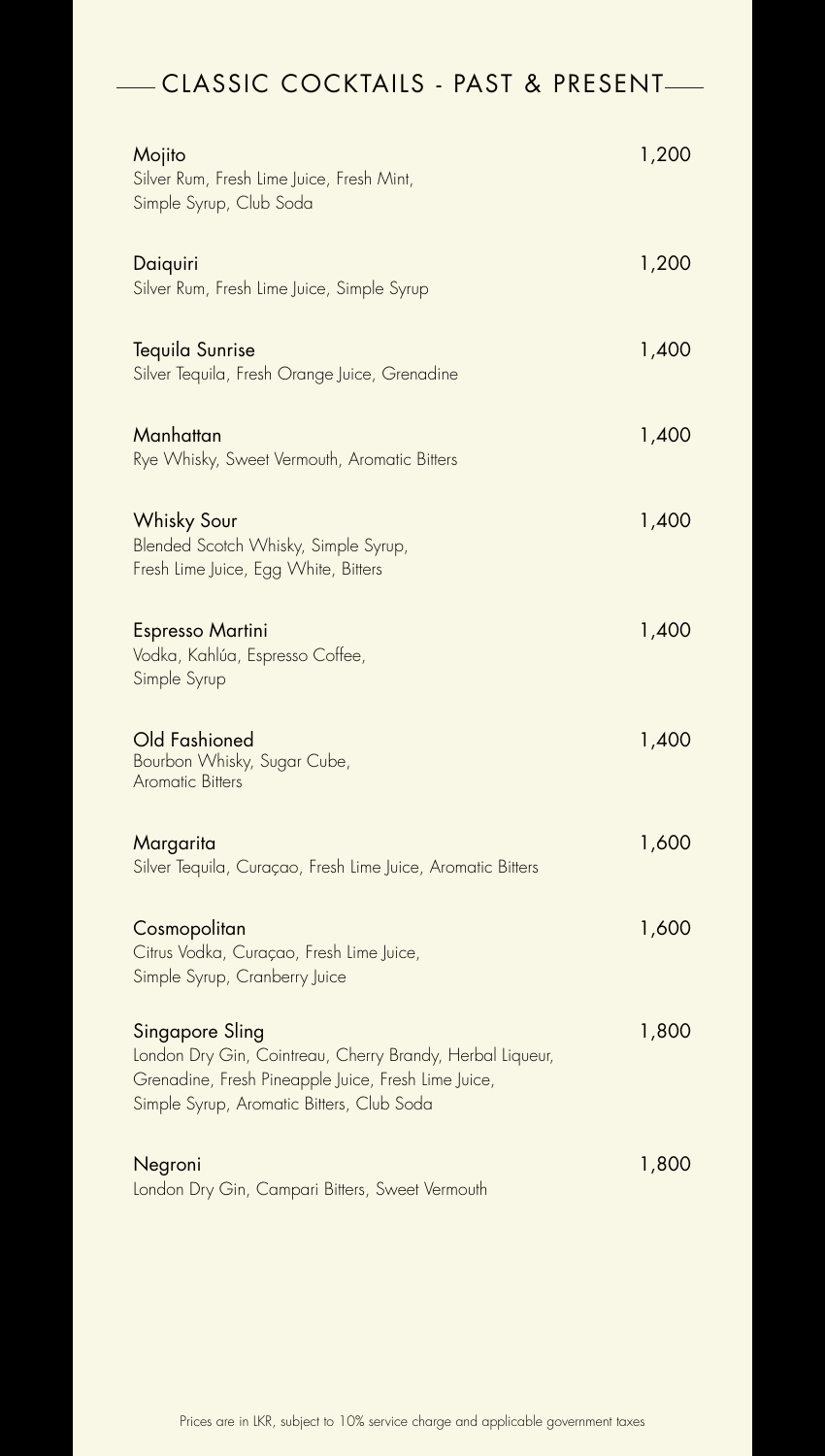| <b>BEER</b>                  | <b>Bottle</b> |
|------------------------------|---------------|
| Carlsberg                    | 600           |
| Lion Lager                   | 600           |
| Tiger Original   Crystal     | 600           |
| Lion Stout                   | 600           |
| Ryder's Wild Apple 8.8% Alc. | 660           |

# SHOOTERS

| Jägerbomb<br>Jägermeister, Red Bull                                                        | 1,600 |
|--------------------------------------------------------------------------------------------|-------|
| Naughty Hooker<br>Baileys Irish Cream, Hazelnut Liqueur, Grand Marnier, Maraschino Liqueur | 1,600 |
| $B-52$<br>Kahlúa, Baileys Irish Cream, Cointreau                                           | 1,600 |
| <b>Crouching Tiger</b><br>Tequila Silver, Lychee Liqueur, Grenadine                        | 1,600 |
| Grasshopper<br>Green Crème De Menthe, White Crème De Cacao, Fresh Cream                    | 1,600 |

| <b>CHAMPAGNE</b>                    | <b>Bottle</b> |
|-------------------------------------|---------------|
| Laurent-Perrier Brut (Demi   375ml) | 8,000         |
| Pierre Mignon Grande Réserve Brut   | 13,000        |
| Moët & Chandon Brut Impérial        | 22,000        |
| Perrier-Jouët Grand Brut            | 22,000        |
| Moët & Chandon Ice Impérial         | 26,000        |
| Moët & Chandon Brut Impérial Rosé   | 30,000        |
| Perrier-Jouët Belle Époque          | 72,000        |
| Dom Pérignon                        | 80,000        |
|                                     |               |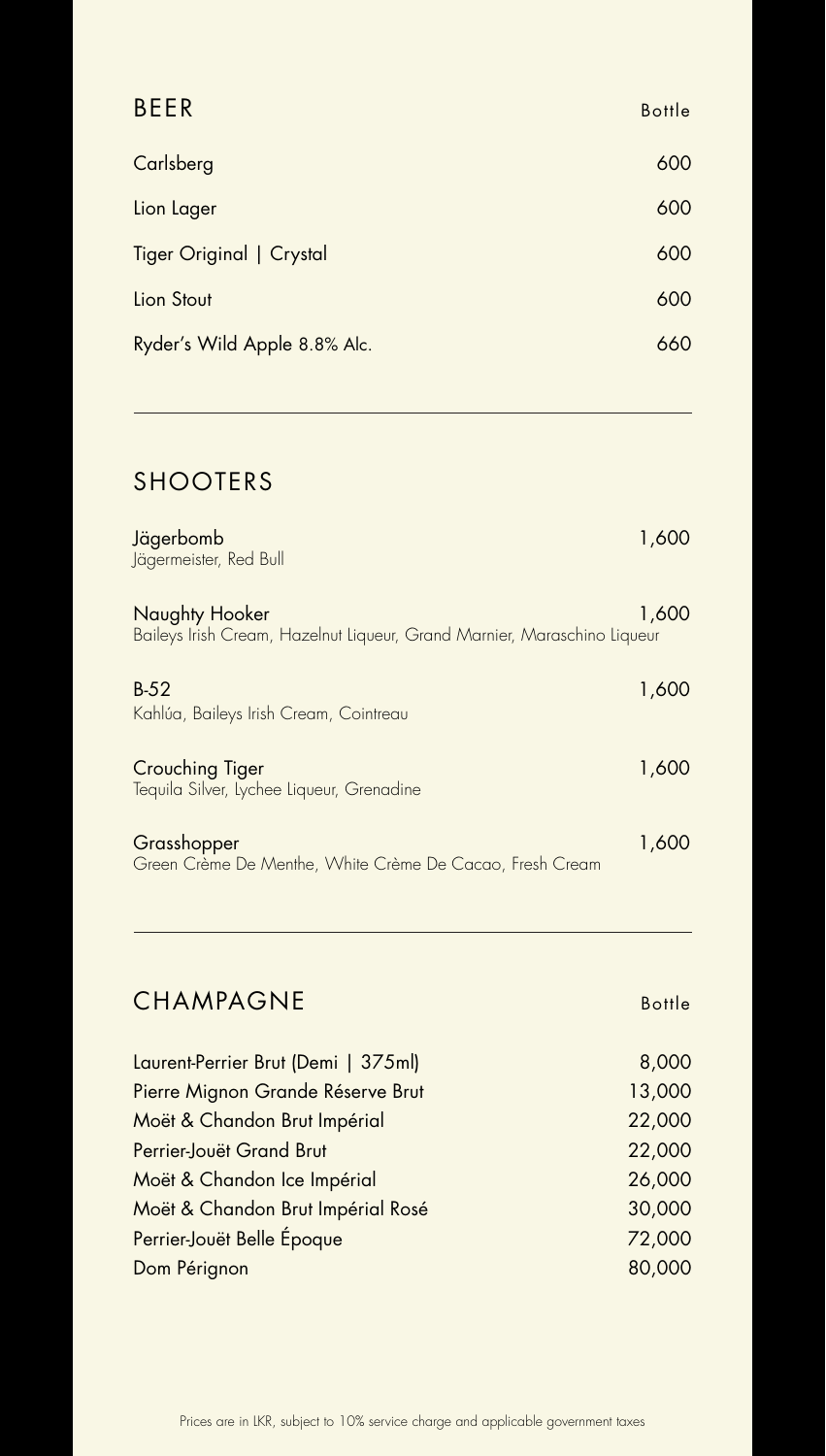| <b>SPARKLING WINE</b>                                          | Glass | <b>Bottle</b>  |
|----------------------------------------------------------------|-------|----------------|
| Toresella Prosecco, Brut, Italy<br>Santa Margherita Prosecco   | 1,600 | 7,200<br>9,000 |
| <b>WHITE WINE</b>                                              | Glass | <b>Bottle</b>  |
| Viña Sol, Familia Torres<br>Garnacha Blanca Parellada, Spain   |       | 6,000          |
| Zonin Ventiterre<br>Pinot Grigio, Italy                        | 1,400 | 7,000          |
| Escudo Rojo, Baron Philippe de Rothschild<br>Chardonnay, Chile |       | 8,000          |
| <b>Bellingham Homestead</b><br>Chenin Blanc, South Africa      |       | 8,000          |
| Arthur Metz,<br>Alsace, France                                 | 1,600 | 8,000          |
| Dr. Loosen 'Villa Wolf'<br>Gewürztraminer, Germany             | 1,800 | 9,000          |
| Lugana San Benedetto<br>Trebbiano DOC, Italy                   |       | 10,000         |
| <b>Oyster Bay</b><br>Sauvignon Blanc, New Zealand              |       | 10,000         |
| Sancerre, Maison Foucher Lebrun,<br>Loire, France              | 2,000 | 10,000         |
| Hugel & Fils<br>Riesling, Alsace, France                       |       | 12,000         |
| Bouchard Aîné & Fils<br>Pouilly-Fuissé, France                 |       | 13,000         |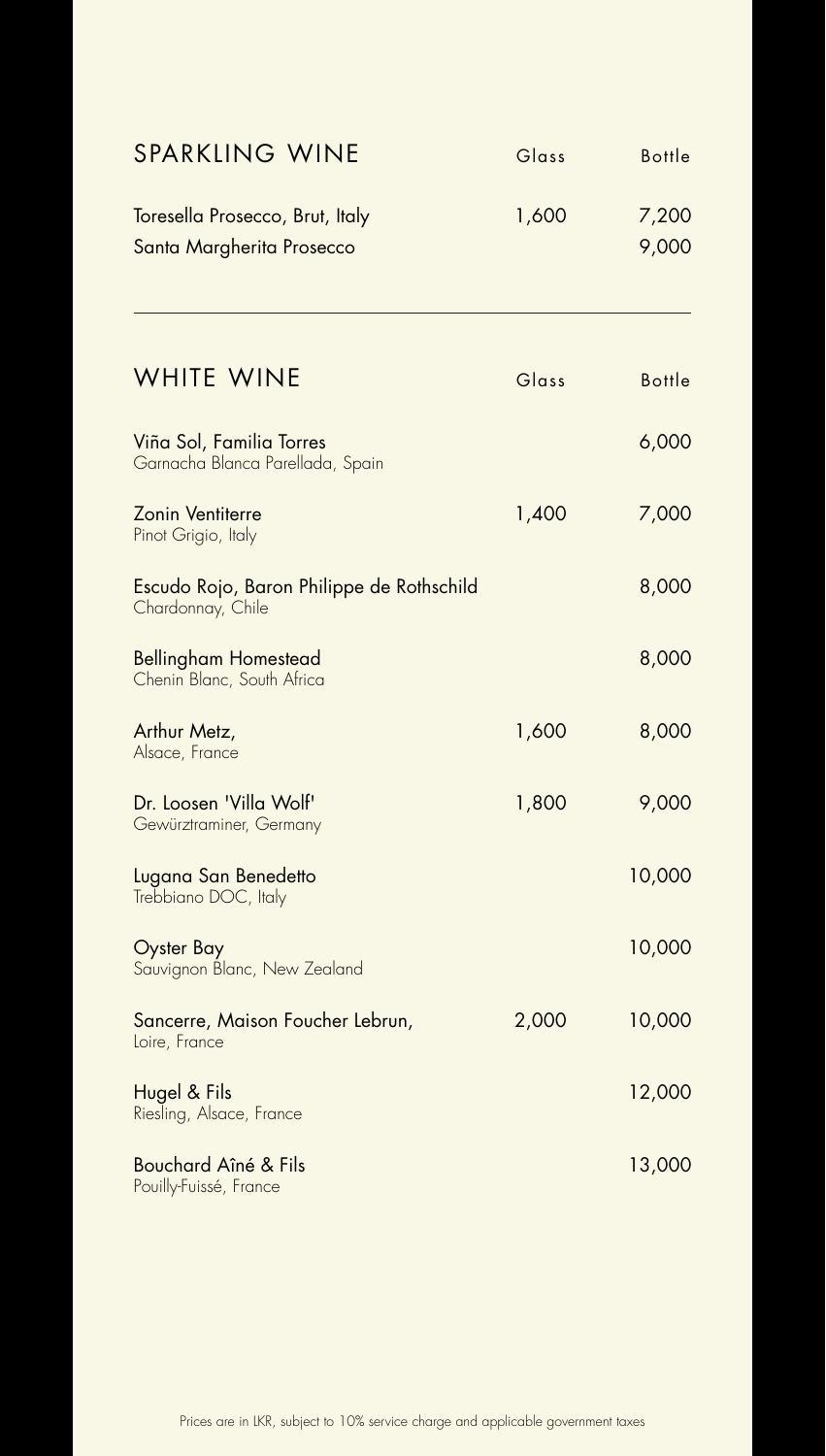| <b>RED WINE</b>                                                     | Glass | <b>Bottle</b> |
|---------------------------------------------------------------------|-------|---------------|
| Familia Zuccardi Santa Julia<br>Malbec, Argentina                   | 1,200 | 5,800         |
| Barossa Valley Estate<br>Cabernet Sauvignon, Australia              |       | 7,000         |
| Escudo Rojo, Baron Philippe de Rothschild<br>Syrah, Chile           |       | 8,000         |
| <b>Bellingham Homestead</b><br>Pinotage, South Africa               |       | 8,000         |
| Château Changyu Moser XV,<br>Ningxia, China                         | 1,600 | 8,000         |
| Valdivieso Single Vineyard Reserva<br>Merlot, Chile                 | 1,800 | 9,000         |
| <b>Oyster Bay</b><br>Pinot Noir, New Zealand                        |       | 10,000        |
| Millaman Estate Reserva,<br>Curico Valley, Chile                    | 2,000 | 10,000        |
| Les Meysonniers, M.Chapoutier<br>Syrah AOC, Rhône Valley, France    |       | 12,000        |
| <b>Robert Mondavi</b><br>Cabernet Sauvignon, Napa Valley, USA       |       | 16,000        |
| Marchesi Antinori Pian delle Vigne<br>Brunello di Montalcino, Italy |       | 22,000        |
| Tignanello, Antinori<br>Super Tuscan, Italy                         |       | 32,000        |
| ROSÉ                                                                | Glass | <b>Bottle</b> |
| M. Chapoutier Marius Rosé<br>d'Oc, Pays d'Oc, France                | 1,200 | 5,000         |
| Santa Cristina, Marchesi Antinori<br>Rosato, Toscana IGT, Italy     |       | 8,000         |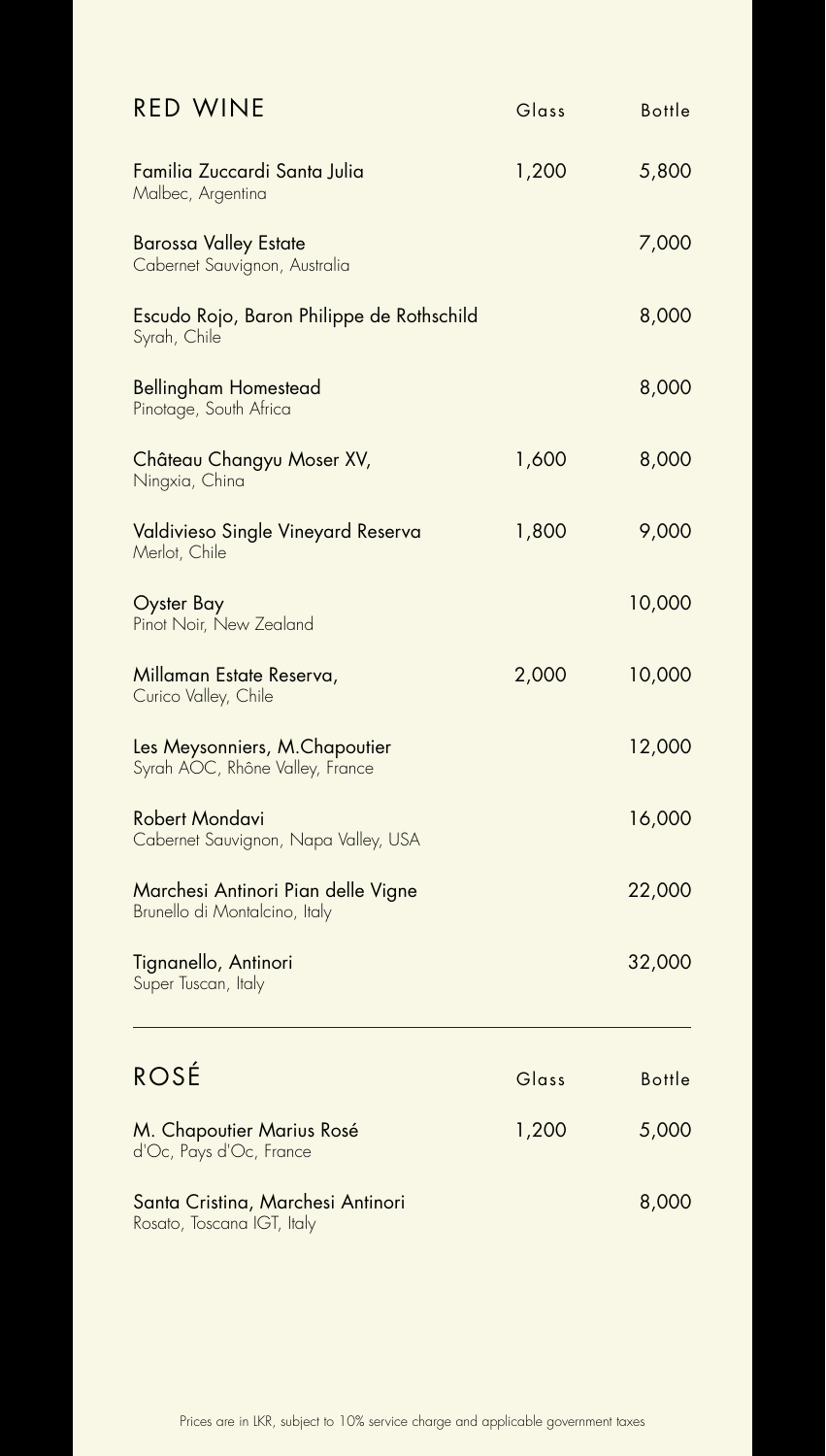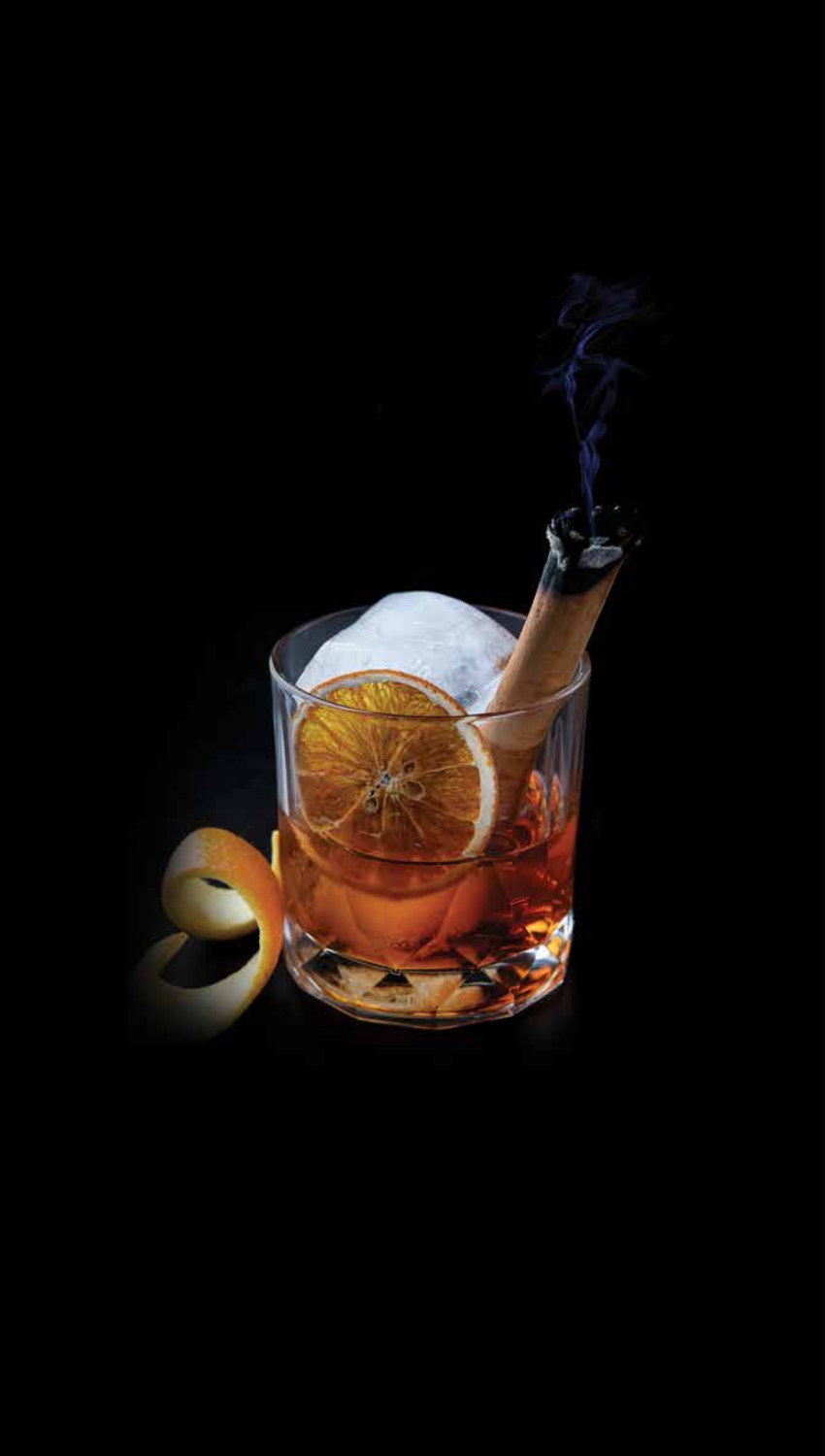| SCOTCH / WHISKY                     | Glass  | <b>Bottle</b> |
|-------------------------------------|--------|---------------|
| Kincarden                           | 500    | 11,000        |
| <b>Cutty Sark</b>                   | 600    | 14,000        |
| <b>Famous Grouse</b>                | 600    | 14,000        |
| Dewar's White Label                 | 600    | 14,000        |
| J&B                                 | 600    | 16,000        |
| Teacher's                           | 700    | 17,000        |
| <b>Canadian Club</b>                | 780    | 18,000        |
| Dewar's 12 Years                    | 800    | 19,000        |
| Jameson                             | 800    | 19,000        |
| <b>Monkey Shoulder Blended Malt</b> | 900    | 21,000        |
| Royal Salute 21 Years               | 3,000  | 68,000        |
| Lauders 25 Years                    | 2,000  | 50,000        |
| Grant's 25 Years                    | 4,600  | 110,000       |
| Chivas Regal 12 Years               | 800    | 20,000        |
| Chivas Regal 18 Years               | 1,600  | 40,000        |
| Chivas Regal 25 Years               | 4,700  | 108,000       |
| <b>Chivas Regal Ultis</b>           | 3,000  | 80,000        |
| Johnnie Walker Red                  | 700    | 18,000        |
| Johnnie Walker Black                | 900    | 23,000        |
| Johnnie Walker Double Black         | 1,100  | 28,000        |
| White Walker by Johnnie Walker      | 780    | 18,000        |
| Johnnie Walker Gold Label Reserve   | 1,300  | 32,000        |
| Johnnie Walker Platinum Label       | 2,100  | 52,000        |
| Johnnie Walker Blue Label           | 4,400  | 110,000       |
| Johnnie Walker Blue King George V   | 7,200  | 180,000       |
| Johnnie Walker & Sons Odyssey       | 15,700 | 360,000       |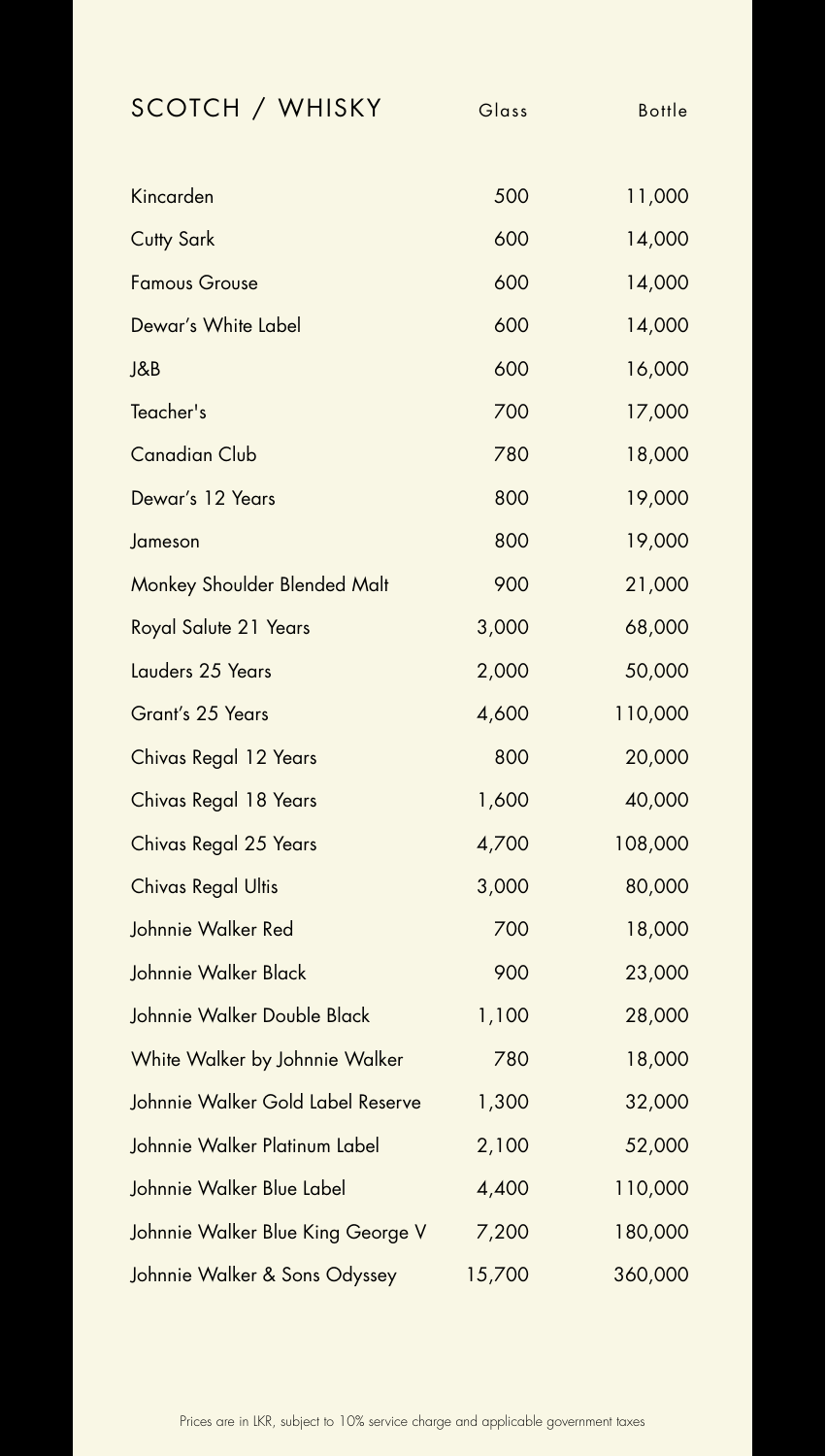| <b>TAIWANESE WHISKY</b>           | Glass | <b>Bottle</b> |
|-----------------------------------|-------|---------------|
| Kavalan Concertmaster Single Malt | 2,000 | 45,000        |
|                                   |       |               |
| <b>BOURBON   TENNESSEE</b>        | Glass | <b>Bottle</b> |
| <b>Jim Beam</b>                   | 700   | 18,000        |
| Jack Daniel's                     | 800   | 19,000        |
| <b>Maker's Mark</b>               | 1,200 | 29,000        |

Woodford Reserve 700 26,000

Jack Daniel's Single Barrel 1,200 30,000

Jack Daniel's Sinatra Select 2,600 66,000

Jack Daniel's Honey 600 21,000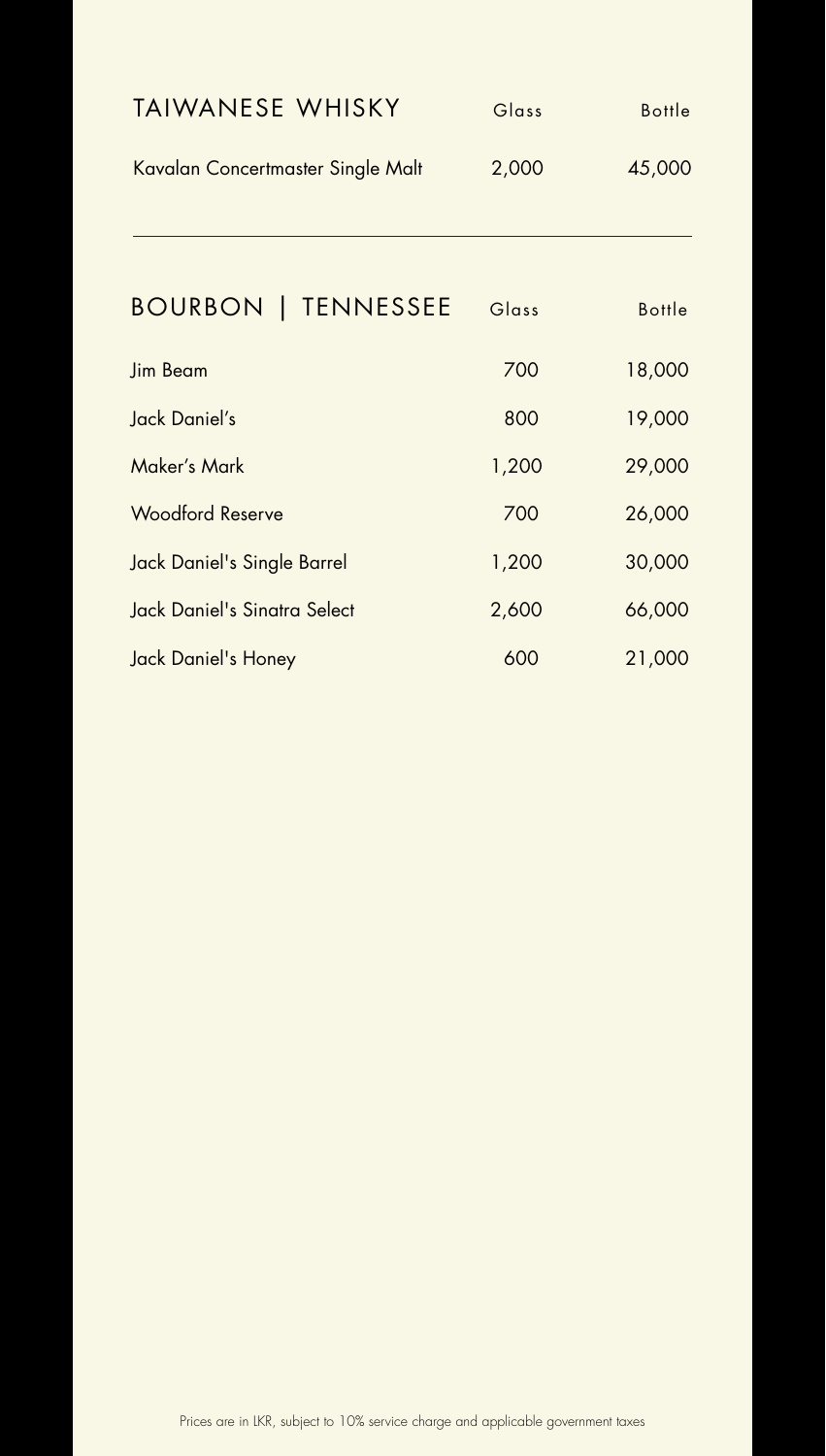| <b>SINGLE MALT</b>                   |                 | Glass  | <b>Bottle</b> |
|--------------------------------------|-----------------|--------|---------------|
|                                      |                 | 25ml   |               |
| Aberfeldy 12 Years                   | Highland        | 1,100  | 28,000        |
| Aberlour 12 Years                    | Speyside        | 1,500  | 34,000        |
| Glenmorangie Original                | Highland        | 1,500  | 38,000        |
| Glenmorangie Lasanta                 | Highland        | 1,700  | 42,000        |
| Talisker 10 Years                    | Isle of Skye    | 1,800  | 45,000        |
| Talisker 18 Years                    | Isle of Skye    | 3,700  | 84,000        |
| Oban 14 Years                        | Highland        | 1,400  | 34,000        |
| Laphroaig 10 Years                   | Islay           | 1,600  | 39,000        |
| Lagavulin 16 Years                   | Islay           | 2,200  | 56,000        |
| Ardbeg 10 Years                      | Islay           | 1,700  | 42,000        |
| Caol Ila 12 Years                    | Islay           | 1,100  | 28,000        |
| The Balvenie 12 Years                | Speyside        | 2,000  | 45,000        |
| The Balvenie 14 Years                | Speyside        | 2,400  | 55,000        |
| The Balvenie 21 Years                | Speyside        | 7,700  | 178,000       |
| Glenfiddich 12 Years                 | Speyside        | 1,100  | 28,000        |
| Glenfiddich 15 Years                 | Speyside        | 1,500  | 38,000        |
| Glenfiddich 18 Years                 | Speyside        | 2,200  | 56,000        |
| Glenfiddich 21 Years                 | Speyside        | 6,300  | 146,000       |
| Glenfiddich 26 Years                 | Speyside        | 13,000 | 300,000       |
| Cardhu 12 Years                      | Speyside        | 1,100  | 38,000        |
| Cardhu 18 Years                      | Speyside        | 1,600  | 55,000        |
| The Glenrothes Vintage 2001          | Speyside        | 2,400  | 60,000        |
| The Glenrothes Bourbon Cask          | Speyside        | 1,700  | 38,000        |
| Glenkinchie 12 Years                 | Lowland         | 1,000  | 24,000        |
| Glen Scotia Double Cask Campbelltown |                 | 1,700  | 42,000        |
| <b>Glenlivet 15 Years</b>            | Highland        | 1,500  | 34,000        |
| <b>Glenlivet Nadurra Oloroso</b>     | <b>Highland</b> | 1,200  | 42,000        |
| <b>Glenlivet 25 Years</b>            | Highland        | 7,000  | 160,000       |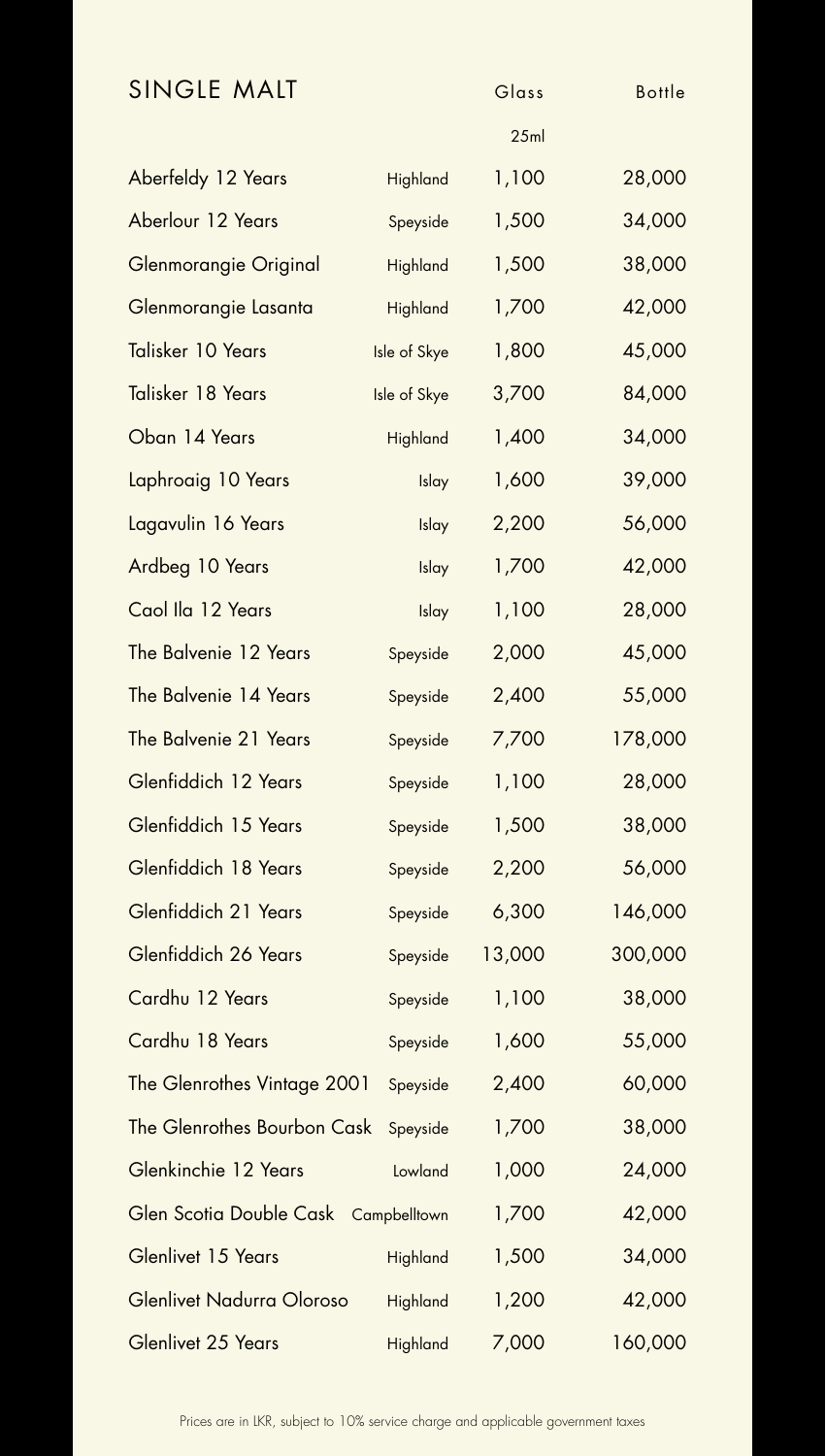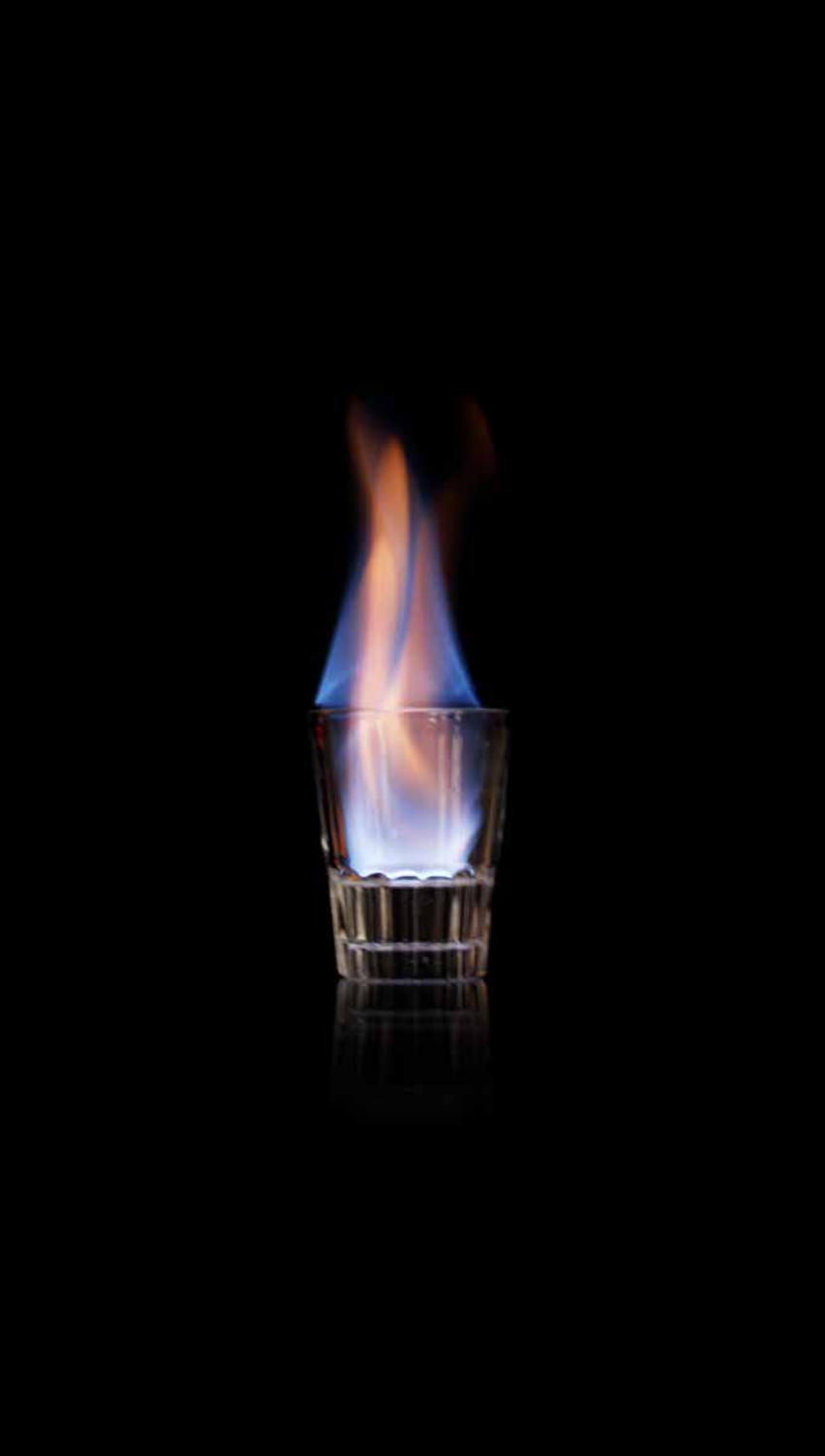| VODKA                        | Glass | <b>Bottle</b> |
|------------------------------|-------|---------------|
| Skyy                         | 500   | 13,000        |
| <b>White Lake</b>            | 500   | 12,000        |
| <b>Russian Standard</b>      | 500   | 12,000        |
| <b>Russian Standard Gold</b> | 600   | 15,000        |
| Stolichnaya                  | 500   | 12,000        |
| Stolichnaya Elit             | 1,000 | 26,000        |
| Absolut                      | 500   | 12,000        |
| <b>Absolut Citron</b>        | 500   | 12,000        |
| <b>Absolut Elyx</b>          | 800   | 19,000        |
| Deus                         | 700   | 15,000        |
| Cîroc                        | 800   | 19,000        |
| Cîroc 6000 ml                |       | 180,000       |
| <b>Ketel One</b>             | 600   | 15,000        |
| Beluga Noble                 | 1,200 | 28,000        |
| <b>Crystal Head</b>          | 1,500 | 38,000        |
| <b>Grey Goose Le Citron</b>  | 800   | 21,000        |
| <b>Grey Goose L'Orange</b>   | 800   | 21,000        |
| <b>Grey Goose La Poire</b>   | 800   | 21,000        |
| <b>Belvedere</b>             | 1,100 | 25,000        |
| Belvedere 3000ml             |       | 160,000       |
| Belvedere 6000ml             |       | 260,000       |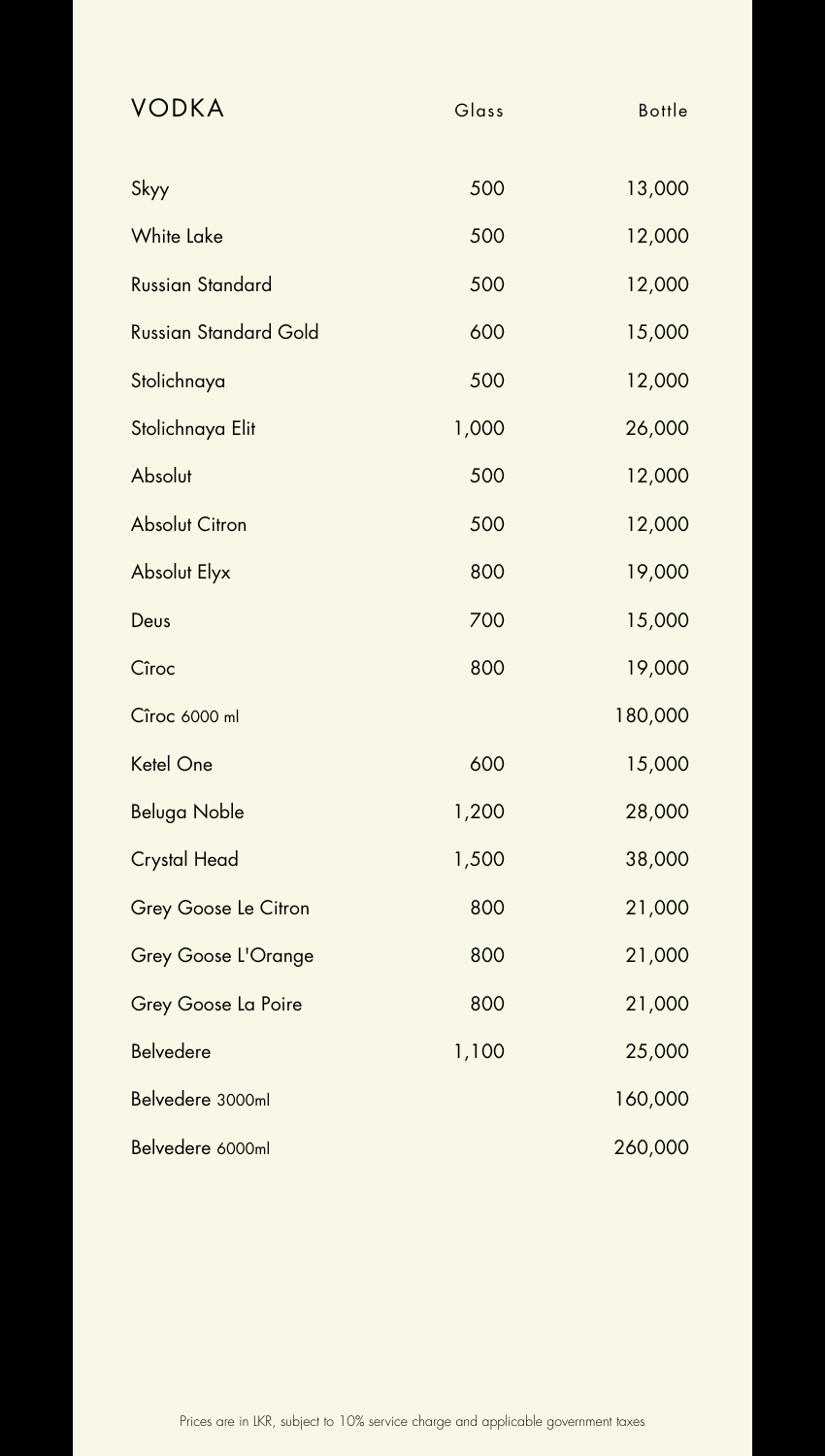| GIN                            | Glass | <b>Bottle</b> |
|--------------------------------|-------|---------------|
| Gordon's                       | 600   | 16,000        |
| Broker's                       | 600   | 16,000        |
| Colombo No.7                   | 800   | 18,000        |
| <b>Bombay Sapphire</b>         | 700   | 18,000        |
| Plymouth                       | 900   | 20,000        |
| Roku                           | 1,100 | 26,000        |
| Sipsmith                       | 1,100 | 26,000        |
| Martin Miller's                | 1,000 | 24,000        |
| Monkey 47 - Schwarzwald        | 1,900 | 28,000        |
| No. 3                          | 1,100 | 26,000        |
| <b>Willem Barentsz Premium</b> | 1,100 | 26,000        |
| Hendrick's                     | 1,100 | 26,000        |
| <b>Tanqueray No. Ten</b>       | 900   | 30,000        |
| Four Pillars Bloody Shiraz     | 2,300 | 34,000        |
|                                |       |               |

| RUM & CACHAÇA             | Glass | <b>Bottle</b> |
|---------------------------|-------|---------------|
| <b>Bacardi Limon</b>      | 600   | 14,000        |
| <b>Bacardi Gold</b>       | 700   | 15,000        |
| Bacardi Reserva Ocho Años | 800   | 21,000        |
| Captain Morgan            | 500   | 13,000        |
| Velho Barreiro Cachaça    | 600   | 13,000        |
| Havana Club Añejo 3 Years | 500   | 13,000        |
| Havana Club Añejo 7 Years | 700   | 17,000        |
| <b>Mount Gay Silver</b>   | 700   | 16,000        |
| <b>Mount Gay Eclipse</b>  | 800   | 18,000        |
| Sailor Jerry              | 800   | 19,000        |
| Zacapa 23 Solera          | 1,400 | 34,000        |
| Zacapa XO                 | 2,800 | 70,000        |
| <b>Black Head Dark</b>    | 600   | 14,000        |
| <b>Plantation 3 Stars</b> | 500   | 12,000        |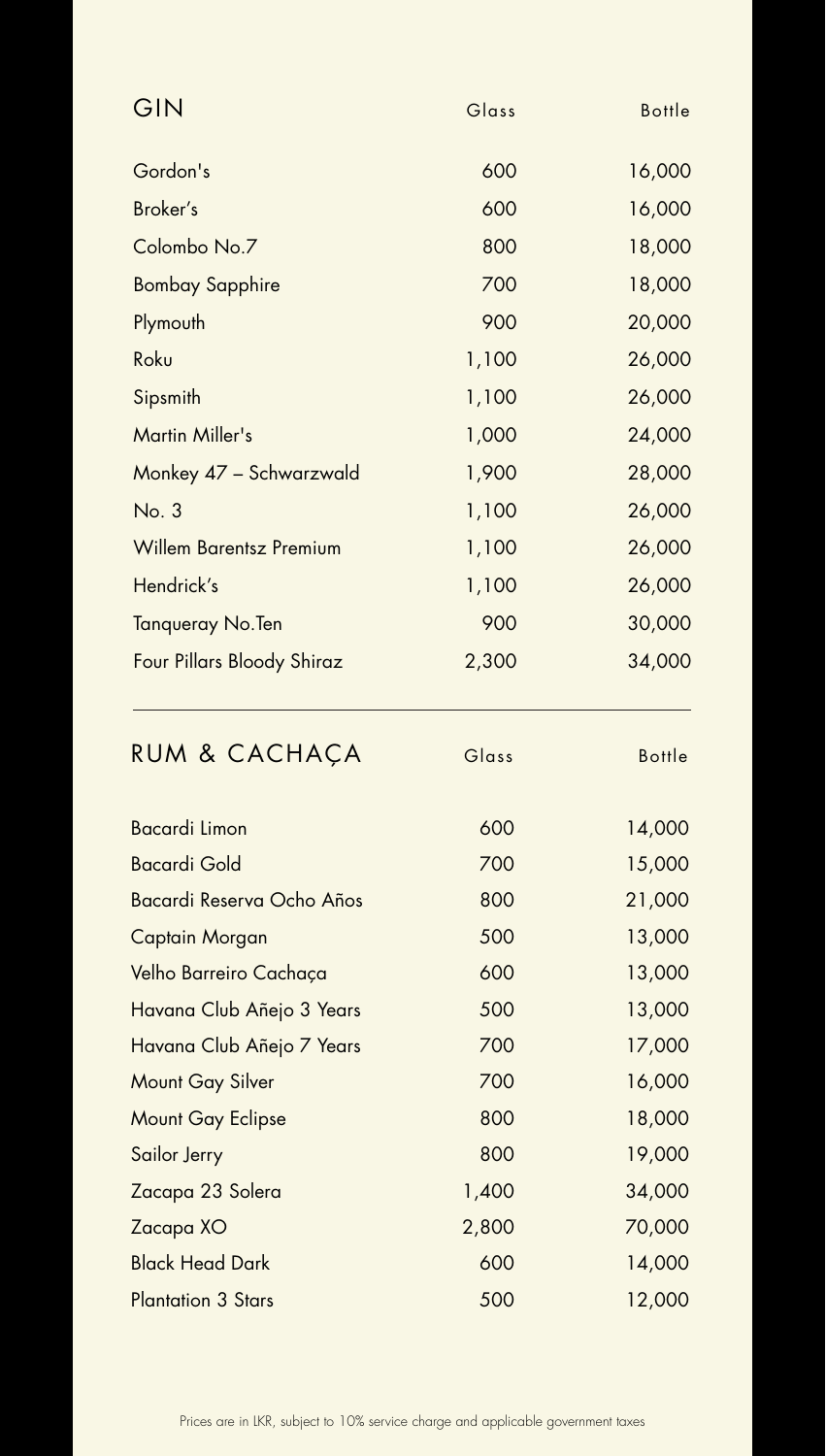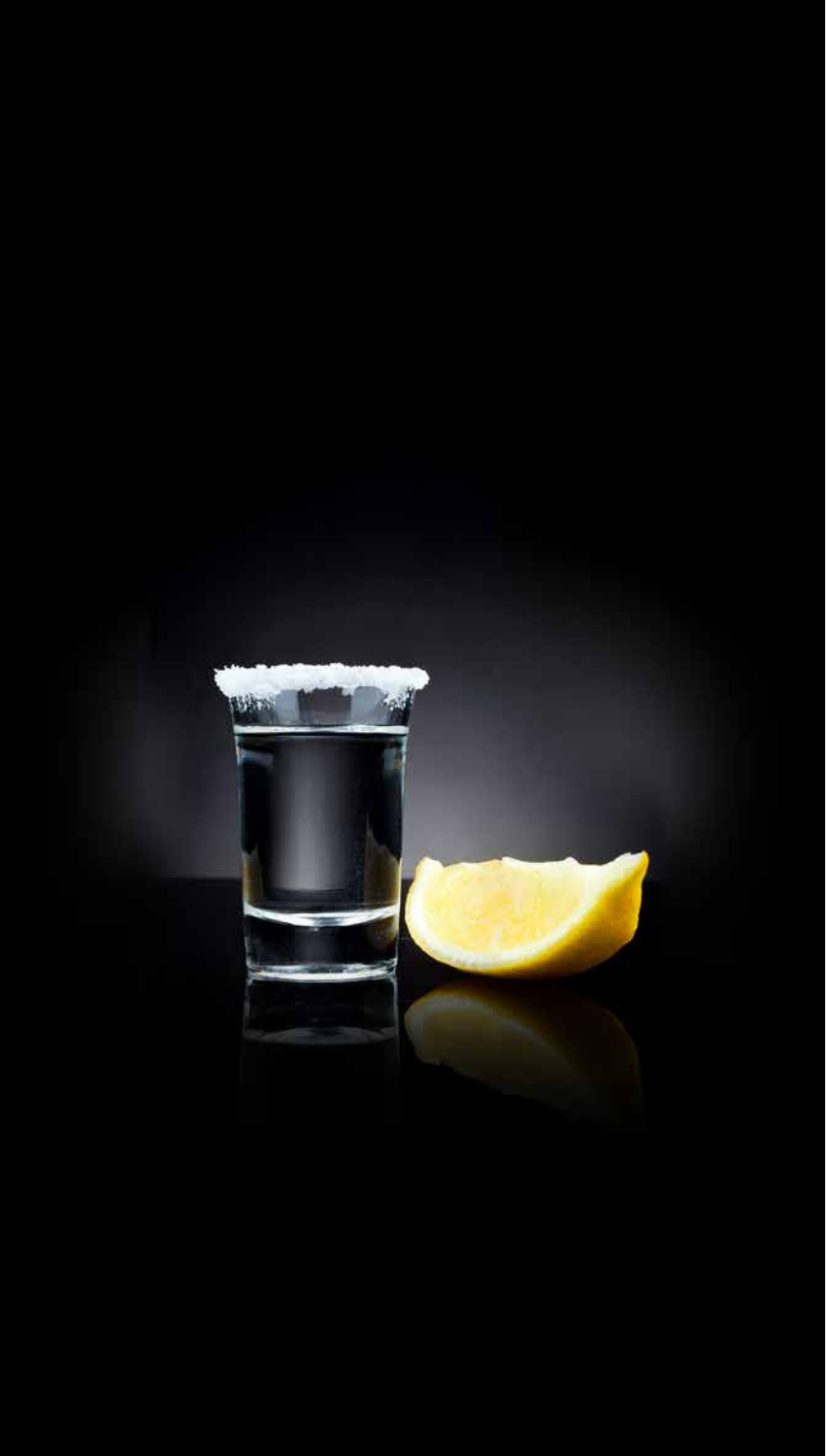| Glass | <b>Bottle</b> |
|-------|---------------|
| 500   | 13,000        |
| 500   | 13,000        |
| 900   | 21,000        |
| 700   | 18,000        |
| 700   | 18,000        |
| 800   | 21,000        |
| 1,200 | 30,000        |
| 800   | 21,000        |
| 1,300 | 36,000        |
| 1,400 | 39,000        |
| 1,600 | 42,000        |
|       | 100,000       |
|       |               |

| COGNAC                        | Glass  | <b>Bottle</b> |
|-------------------------------|--------|---------------|
| <b>Courvoisier VS</b>         | 800    | 28,000        |
| <b>Hennessy VS</b>            | 800    | 19,000        |
| <b>Hennessy VSOP</b>          | 1,700  | 38,000        |
| Hennessy XO                   | 5,900  | 135,000       |
| <b>Martell Cordon Bleu</b>    | 3,200  | 82,000        |
| <b>Martell XO</b>             | 4,000  | 92,000        |
| Louis Royer XO                | 2,000  | 52,000        |
| Rémy Martin VSOP              | 2,000  | 46,000        |
| Rémy Martin XO                | 5,900  | 135,000       |
| <b>Rémy Martin Louis XIII</b> | 69,600 | 1,600,000     |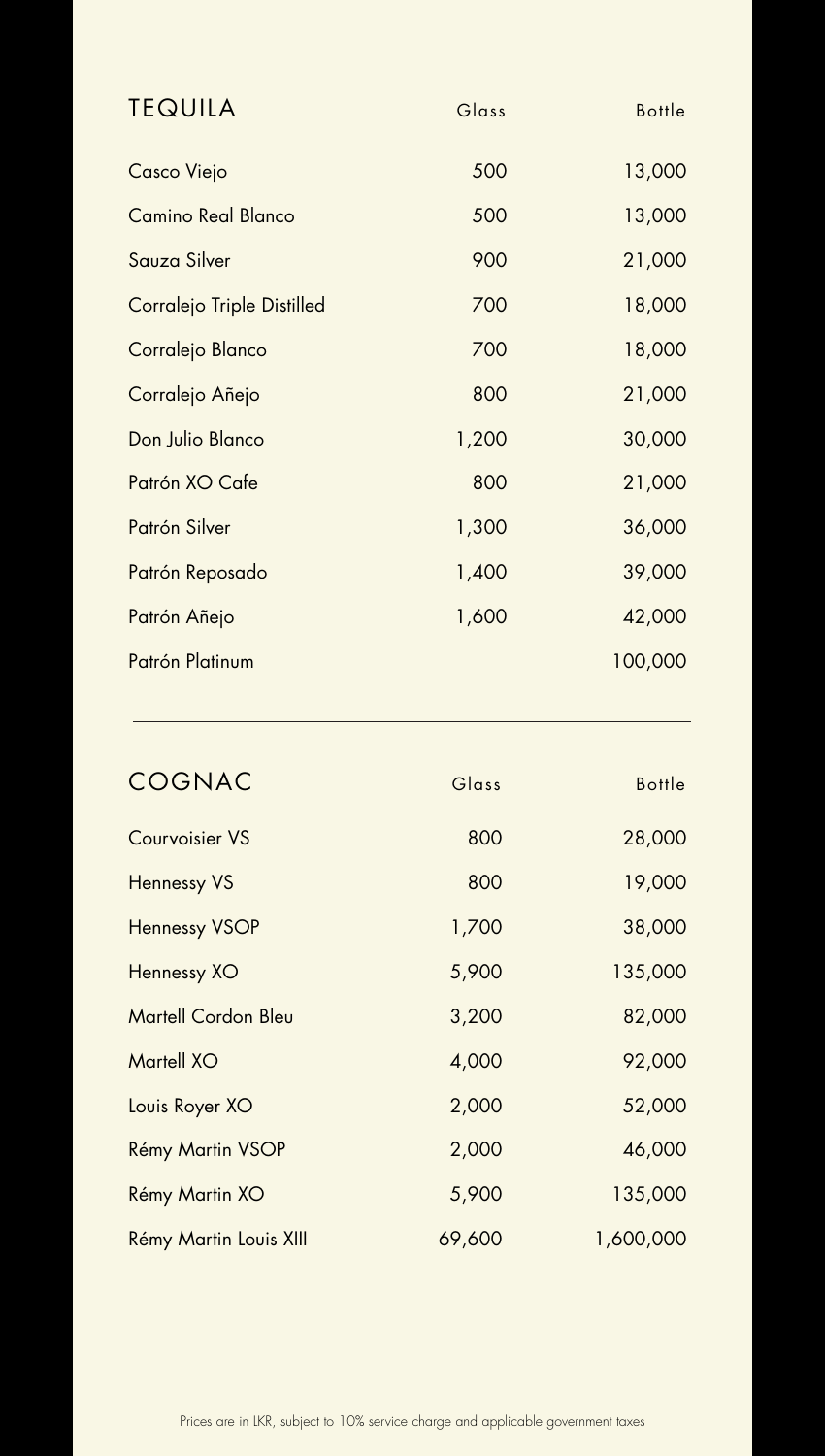| <b>BRANDY</b>                    |        | Glass | <b>Bottle</b> |
|----------------------------------|--------|-------|---------------|
| St.Rémy                          | France | 600   | 14,000        |
|                                  |        |       |               |
| ARRACK                           |        | Glass | <b>Bottle</b> |
| Ceylon                           |        | 700   | 17,000        |
| Old Reserve Revival 42 (42% ABV) |        | 1,000 | 11,000        |
|                                  |        |       |               |

#### GRAPPA

|                            | Glass |
|----------------------------|-------|
| Nonino II Merlot           | 1,400 |
| Nonino Il Moscato          | 1,400 |
| Nonino Il Sauvignon        | 1,400 |
| Nonino Il Prosecco Riserva | 1,400 |

## PORT

|                                       | Glass |
|---------------------------------------|-------|
| <b>Taylor Fladgate Select Reserve</b> | 900   |
| <b>Taylor Fladgate Ruby</b>           | 900   |
| <b>Taylor Fladgate Fine Tawny</b>     | 900   |
| Taylor Fladgate Late Bottled Vintage  | 900   |

## SHERRY

|                | Glass |
|----------------|-------|
| Sandeman's Dry | 600   |
| Gonzalez Byass | 600   |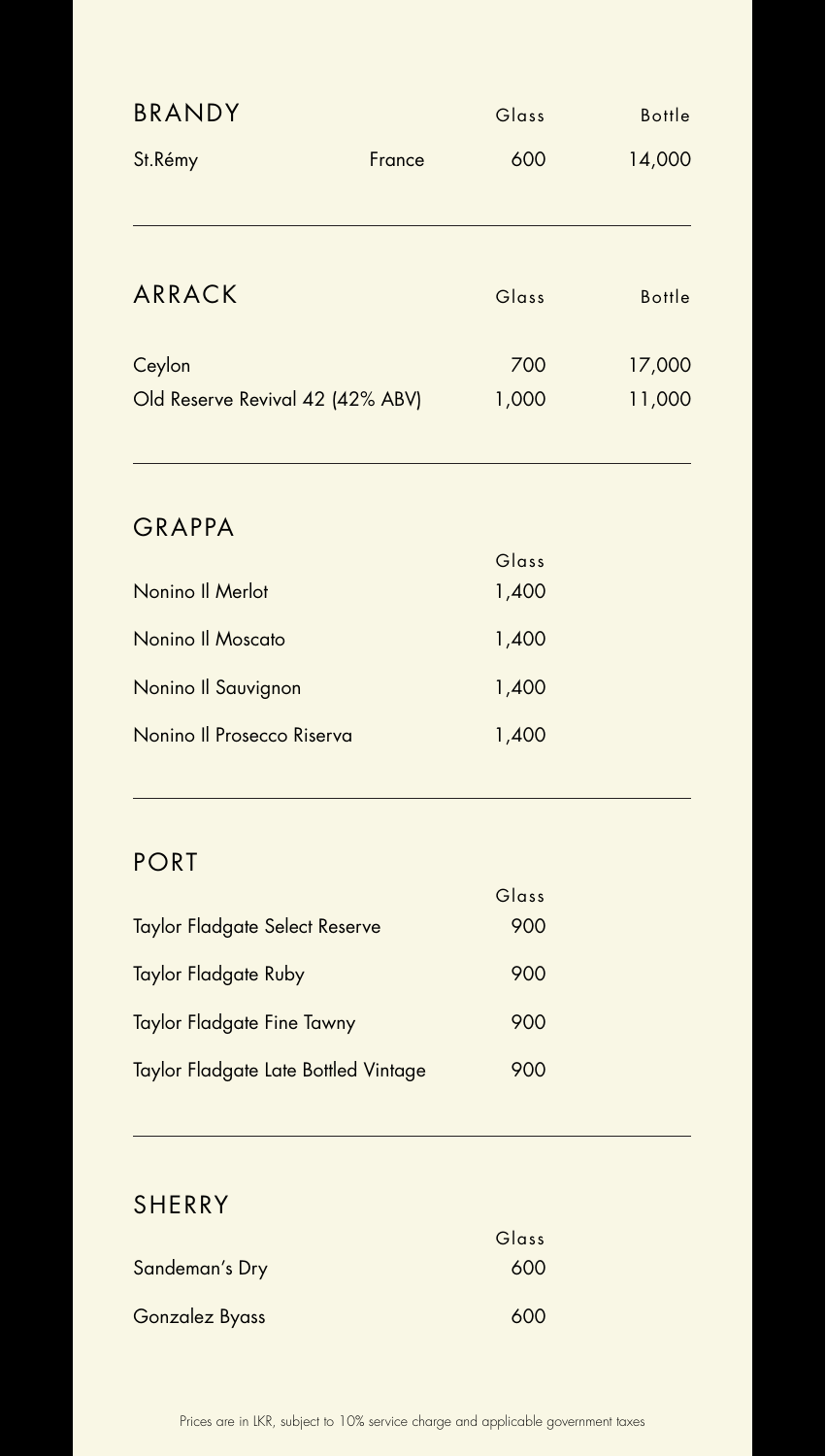| LIQUEUR                                              | <b>Glass</b> |
|------------------------------------------------------|--------------|
| <b>Rosso Sweet Vermouth</b>                          | 500          |
| Bianco, Extra Dry Vermouth                           | 500          |
| Jägermeister                                         | 1,100        |
| Campari                                              | 1,700        |
| Pimm's No.1                                          | 1,600        |
| Pernod                                               | 1,000        |
| Ricard                                               | 1,000        |
| Tia Maria                                            | 1,900        |
| Kahlúa                                               | 1,400        |
| Limoncello di Capri                                  | 1,700        |
| Southern Comfort                                     | 1,700        |
| Archers Peach Schnapps                               | 1,300        |
| <b>Apricot Brandy</b>                                | 1,600        |
| Luxardo Maraschino                                   | 1,900        |
| Antica Sambuca (Mandarin, Banana, Raspberry, Coffee) | 900          |
| <b>Disaronno</b>                                     | 2,100        |
| Cointreau                                            | 1,700        |
| <b>Grand Marnier</b>                                 | 1,900        |
| Baileys                                              | 1,900        |
| Drambuie                                             | 3,200        |
| Frangelico                                           | 1,900        |
| <b>Cherry Brandy</b>                                 | 1,100        |